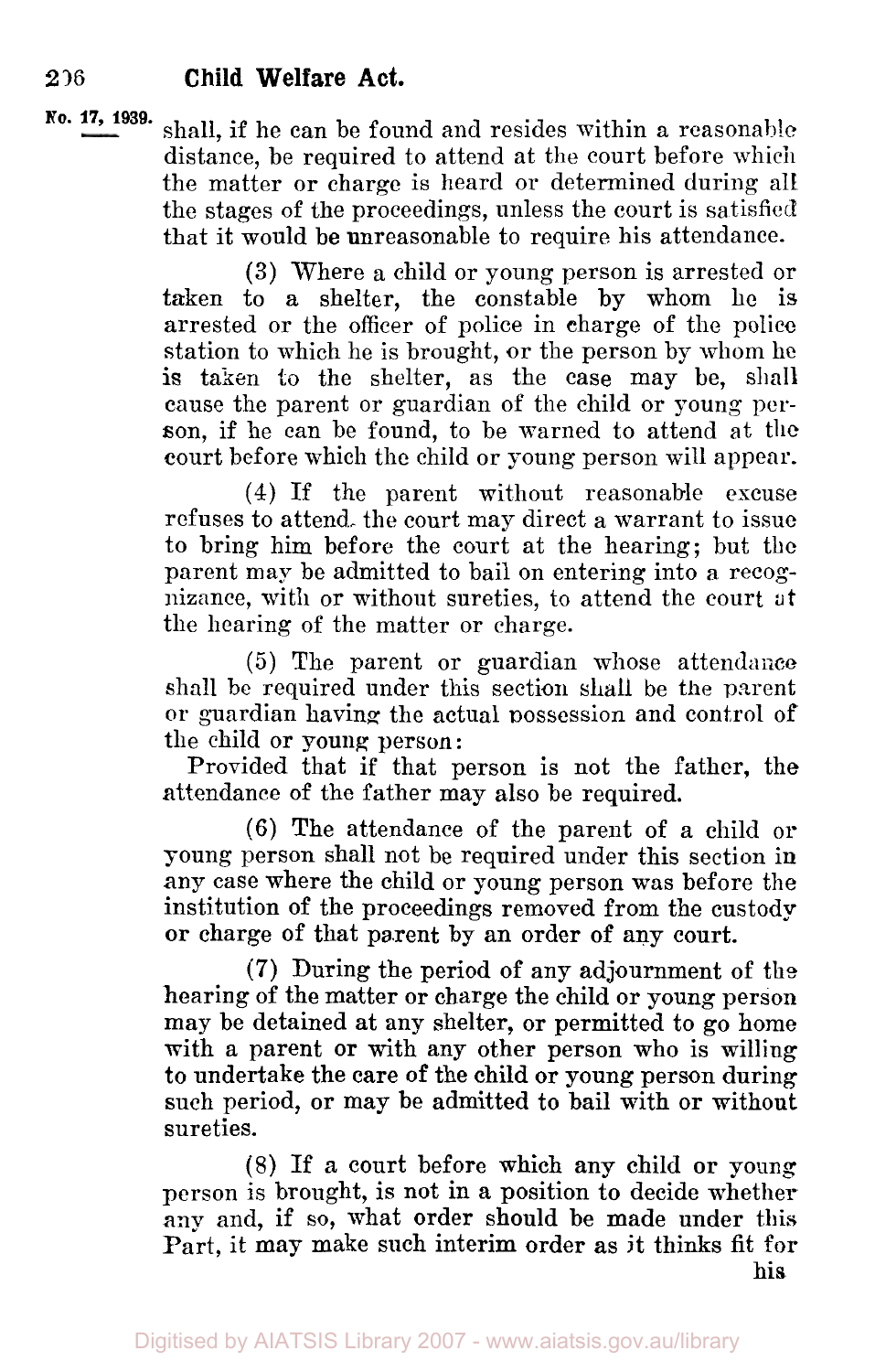his detention or continued detention in **a shelter or for**  $\frac{N_0}{n}$ . 17, 1939. his committal to the care **of** a fit person, whether **a** relative or not, who is willing to undertake the care **of** him.

An interim order made under this subsection for detention or continued detention in **a** shelter shall not remain in force for more than fourteen days and in the case of committal to the care of a fit person for more than twenty-eight days. but if. at **the** expiration **of** the period for which any interim order remains in force the court deems it expedient to do so, it may make a further interim order.

neglected or uncontrollable child or young person it  $_{\text{learning}}$ *82.* If a court finds that **a** child or young person is **a power of**  may — cf. Act No.

- 
- **21. 1923, (a)** admonish and discharge the child or young **s. 58.**  person; or
- (b) release the child or young person on probation **upon** such terms and conditions as **may be pre**scribed **or** as the court **may,** in any special case, think fit, and **for** such period of time (whether expiring **before** or after the date upon which the child or young **person** attains the **age**  of eighteen years) as the court may think fit ; or
- **(c)** commit the child or young person to the care of some person **who** is willing to undertake **such** care upon such terms and conditions *as*  may be prescribed or **as** the court may, in any special case, think fit, and **for** such period **of**  time (whether expiring before or after the **date**  upon which the child or young person attains the age of eighteen years) **as** the court **map**  think fit: or
- (d) commit the child or young person **to** the care of the Minister to be dealt with as a **ward** admitted **to** State control; or
- *(e)* commit the child or young person to an institution, either generally or **for** some **specified**  term (whether expiring before or after the **date**  upon which the child or young person attains the age of eighteen years) not exceeding three **years. 83.**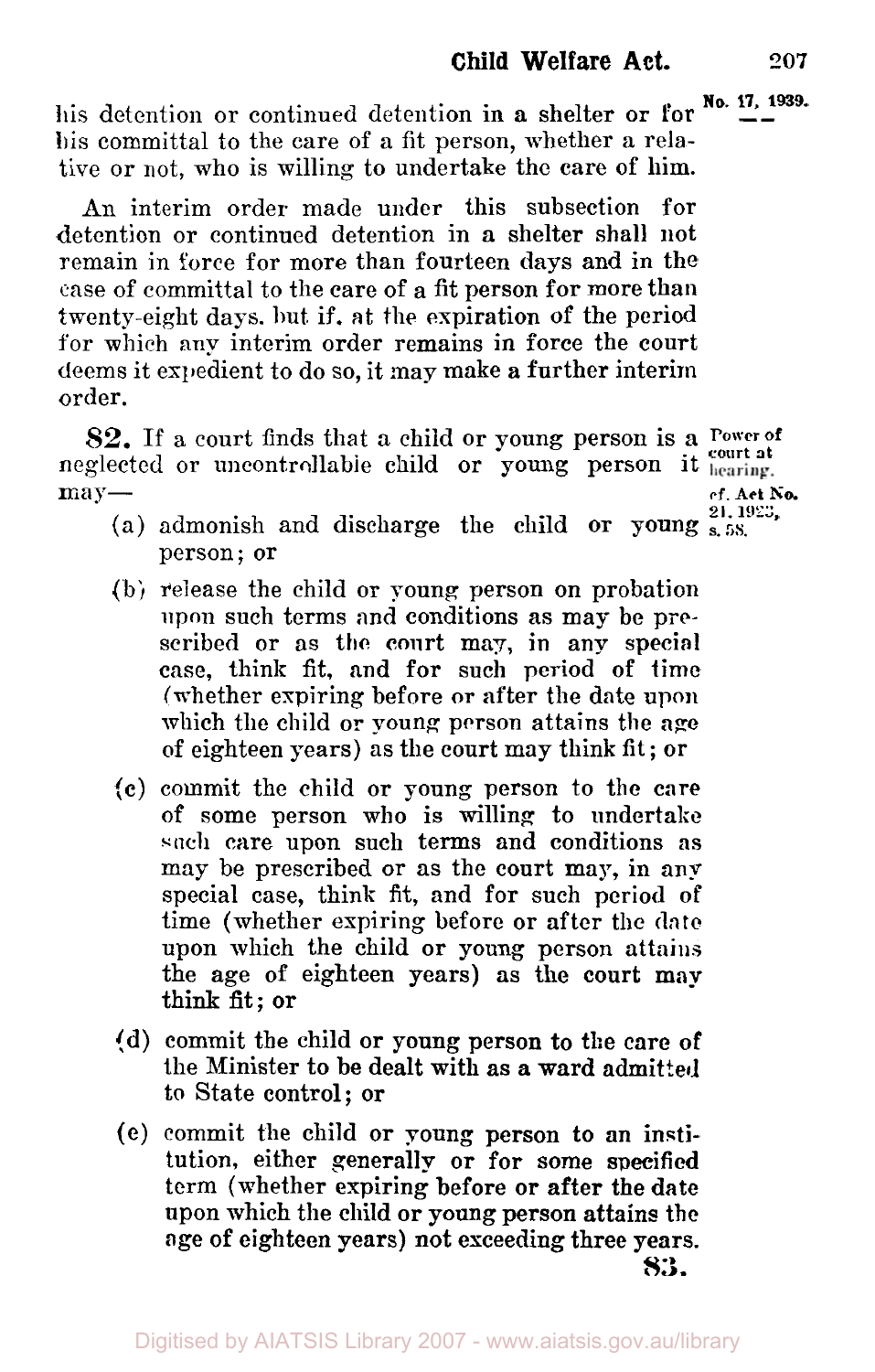#### **No. 17, 939. Powers of**  court. **Summary**  offences. **cf. Act. No. 83. (1)** Where a child or **young** person is charged before **a** court with a summary offence, the court may, if the child or young person admits the offence, or if the court finds the charge is proved- **(a)** release the child or young person on probation upon such terms and conditions as may be prescribed or as the court may, in any special case, think fit, and for such period of time (whether expiring before or after the date upon which the **21, 1923,**  *e.* **59.**

years) as the court may think fit; or (b) commit the child or young person to the care of some person who is willing to undertake such care upon such terms and conditions as may be prescribed or as the court, in any special case, may think fit and for such period of time (whether expiring before or after the date upon which the child or young person attains the age **of** eighteen years) as the court may think fit; or

child or young person attains the age of eighteen

- *(c)* commit the child or young person to an institution either generally or for some specified term (whether expiring before or after the date upon which the child or young person attains the age of eighteen years) not exceeding three years ; or
- (d) commit the child or young person to the care of the Minister to be dealt with as **a** ward admitted to state control; or
- (e) deal with the child or young person according to law.

**(2)** Where a child or young person is charged before a court with an indictable offence (other than homicide, rape or other offence punishable by death), and the charge is heard and determined in a summary manner, the court may if the child or young person admits the offence, or the court finds that the charge is proved-

**(a)** release the child or young person on probation upon such terms and conditions as may be prescribed or as the court may, in any special case. think fit, and for such period of time (whether expiring before or after the date upon which the child or young person attains the age of eighteen years) as the court may think fit; or

**(b)** 

**Indictable offences.**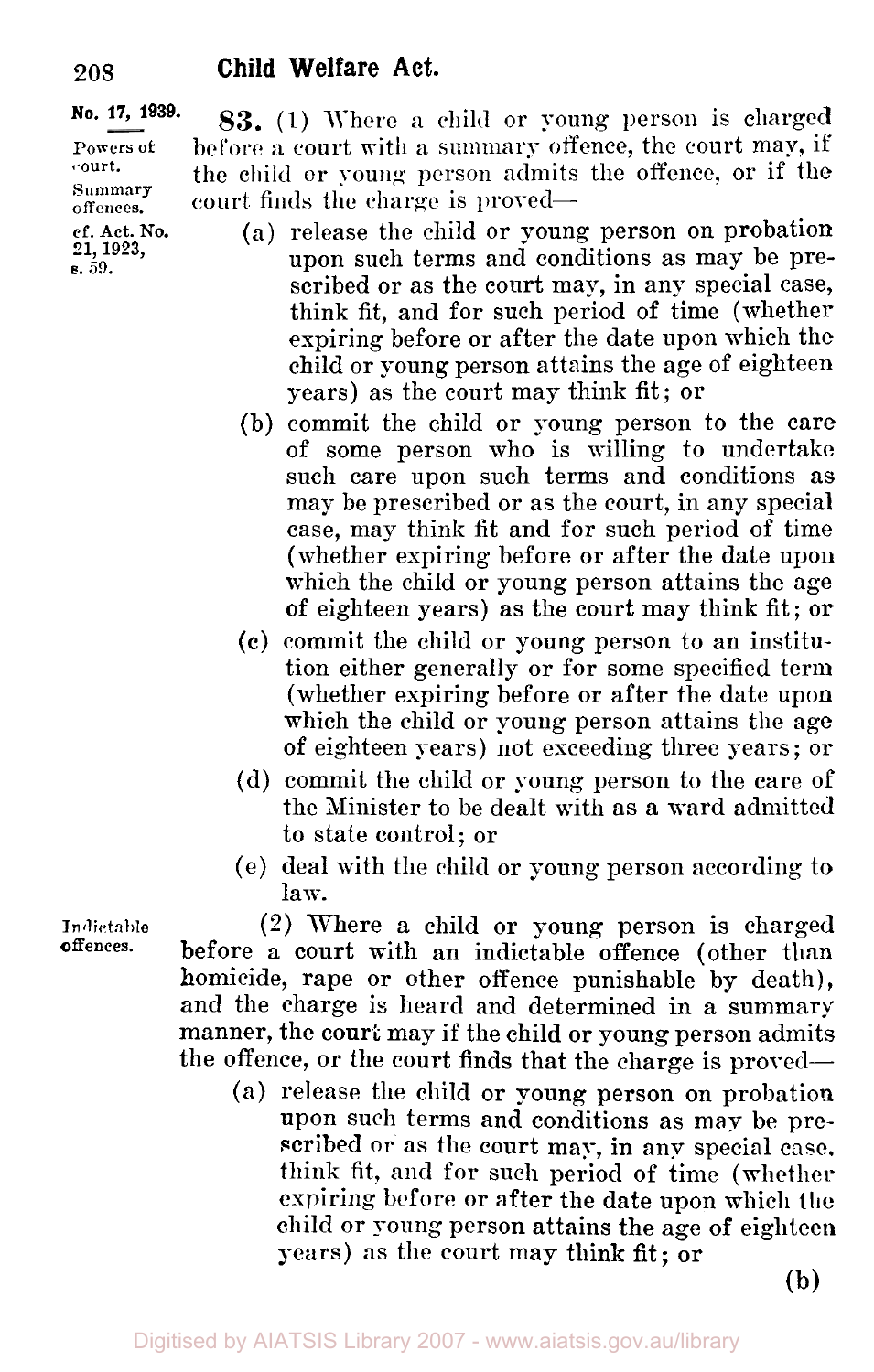- (b) commit the child or young person to the care of  $\frac{N_0}{N_1}$ . **1939.** some person who is willing to undertake such care upon such terms and conditions as may be prescribed or as the court may, in any special case, think fit and for such period of time (whether expiring before or after the date upon which the child or young person attains the age of eighteen years) as the court may think fit; or
- (c) commit the child or young person to the care of the Minister to be dealt with as a ward admitted to state control; or
- (d) commit the child or young person to an institution either generally or for some specified term (whether expiring before or after the date upon which the child or young person attains the age of eighteen years) not exceeding three years; or
- (e) in addition to or in substitution **for** any committal under paragraph (d) of this subsection, require the child or young person to enter into a recognizance with or without a surety or sureties to be of good behaviour and to comply with any conditions the court may specify, **for**  a term which shall not be less than twelve months or more than three years, and in default of entering into such recognizance may direct that the child **or** young person shall be detained **or** further detained in a shelter or an institution for a period not exceeding three months unless such recognizance is sooner entered into:

Provided that committal to a shelter shall not exceed thirty days:

Provided, further, that in no case shall the total term of such detention and further detention together exceed three years.

**(3)** Where a child or young person is brought before a court and charged with an offence (other than homicide, rape or other offence punishable by death), the court, if the child or young person admits the offence, or if it finds that the charge is proved but that, having regard to all the circumstances and to the welfare of the child or young person, it is inexpedient to make **any order**  under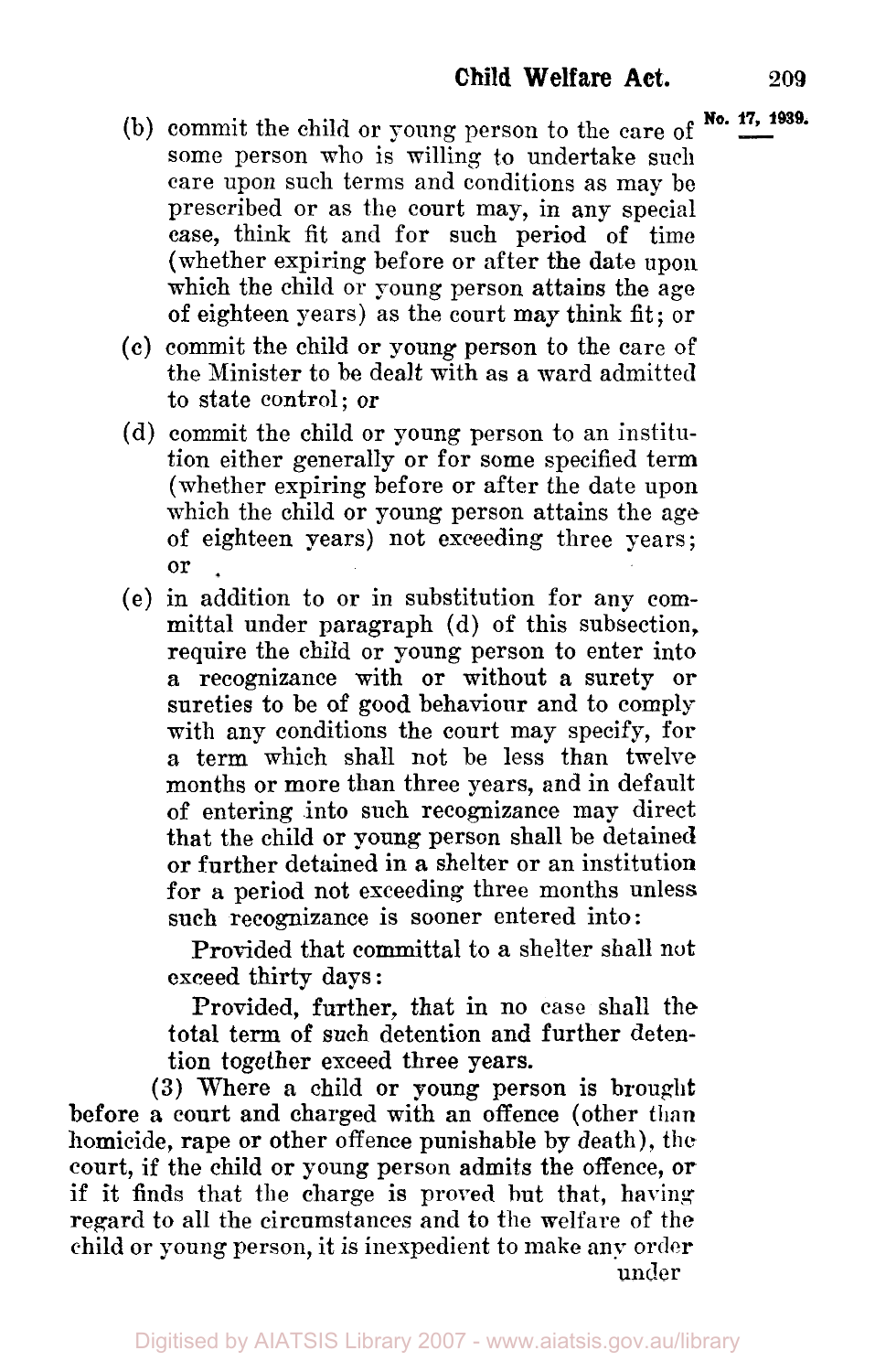- **No. 17, 1939.** under subsection one or subsection two of this section, without proceeding to a finding of guilt, may make **an**  order-
	- (a) dismissing the charge; or
	- (b) admonishing and discharging the child or young person; **or**
	- (c) discharging the child or young person conditionally on his entering into a recognizance with or without sureties to be of good behaviour and to comply with any conditions the court may specify and to appear for a finding of guilt and to be further dealt with in accordance with the provisions of this section if called on at any time during such period not exceeding three years as may be specified in the order.

(4) Where a child or young person is dealt with under paragraph (e) **of** section eighty-two or paragraph (c) of subsection one or paragraph (d) of subsection two of this section, the court may suspend the order of committal upon the child or young person entering into a recognizance with or without sureties to be of good behaviour and to comply with such terms and conditions as the court may specify.

When such recognizance is entered into the child or young person shall thereupon be discharged from custody.

(5) There a child or young person is dealt with under paragraph (e) of subsection one **of** this section and is ordered to be detained **for** any specified term or for **a** specified term in default of payment of any penalty, damages, compensation or costs, such child or young person shall be committed to a shelter or to an institution or to prison. But no such child or young person shall be committed to a prison unless the court certifies that he is of so unruly a character that he cannot be detained in a shelter **or** an institution or that he is of so depraved a character that he is not a fit person to be so detained:

Provided that committal to a shelter shall not exceed thirty **days.** 

**(6)** Where a child or young person has been discharged under paragraph (c) of subsection three or under subsection four of this section, the court, at any time by notice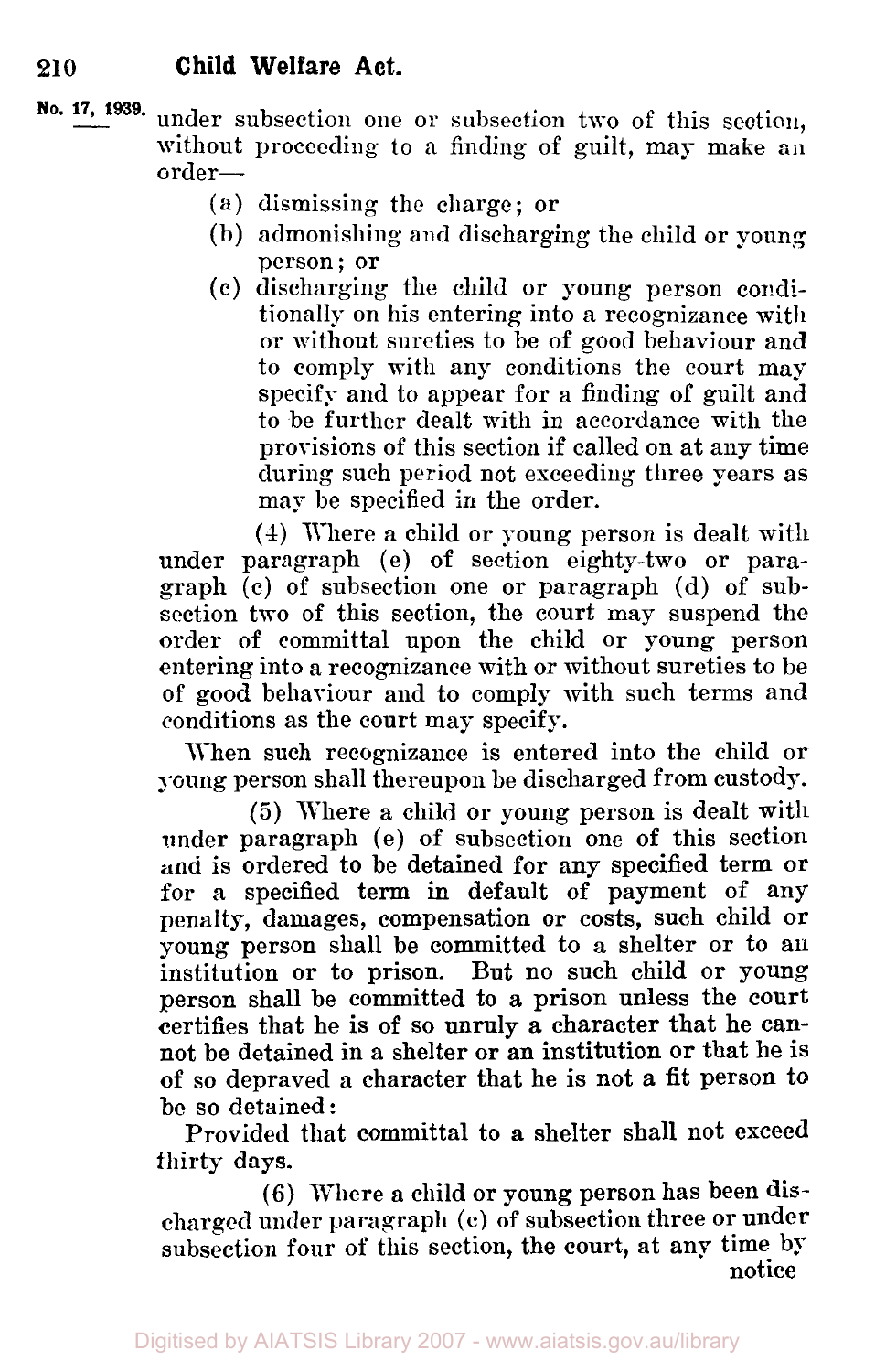Digitised by AIATSIS Library 2007 - www.aiatsis.gov.au/library

**Child Welfare Act. 211** 

notice given in such manner as the court shall direct to **No. 17, 1939.** the parent of such child or young person, and to the surety or to the child or young person himself, may direct that such child or young person appear before the court, at a time and place named in the notice ; and if such child or young person does not so appear, the court may issue a warrant for his apprehension.

**84.** (1) Any child or young person committed to an **Transfer to**  institution under the provisions of section eighty-two **Sydney of children and**  or section eighty-three of this Act by a court other than **young**  conveyed to the shelter for boys or girls (as the case may **survey.**  be) at Sydney, or at such other centre as may be prescribed, and there submitted to a medical examination and mental survey. the Metropolitan Children's Court at Sydney, shall be persons **for**  mental

*(2)* Any officer authorised by the Minister in that behalf may bring the child or young person before the Metropolitan Children's Court or before **a** children's court at such other centre as may be prescribed, together with the order of committal, and the report disclosing the

medical, physical and mental condition **of** the child or young person, and make application to hare the order **of** 

tion is made shall admit as evidence the depositions of witnesses at the court by which the child or young person was committed and shall consider all the circumstances, the report disclosing the medical, physical and mental condition of the child or young person and such fresh

evidence as may be available, and may-

(a) confirm the order of committal; or

**(3)** In such cases the court to which such applica-

**(b)** revoke the order of committal and make **any**  other order which might have been made under section eighty-two or section eighty-three of this

*85.* (1) Where **a** child or young person is in **a** sum- **Court may**  mary manner found guilty by **a** court of an offence in respect of which a penalty, compensation, damages or

costs are imposed, and there is reason to beIieve that *damages or costs.*  his parent or guardian has contributed to the commis- cf. Act **No.** 

committal reviewed.

Act.

**penalty,**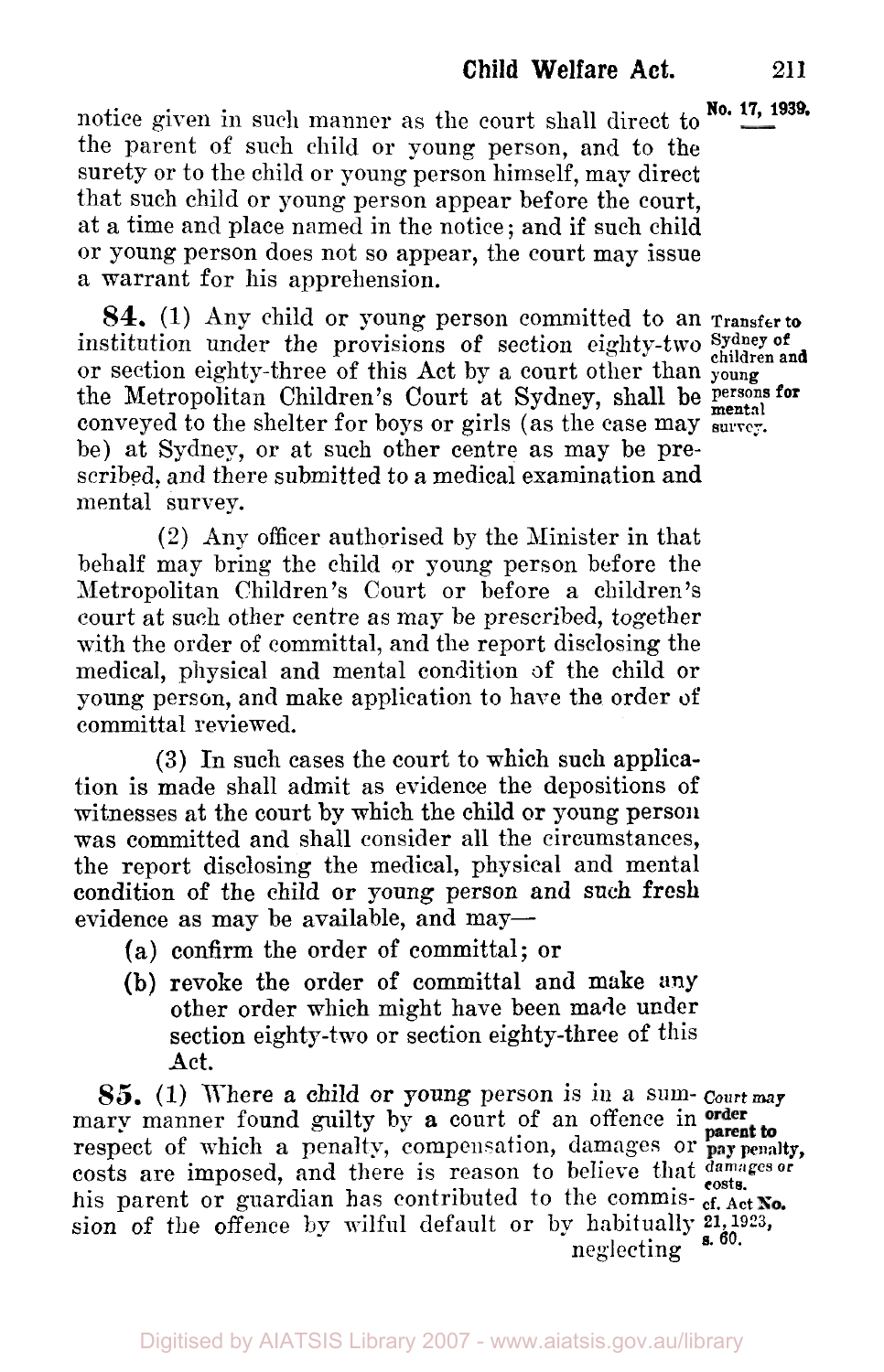**No 17, 1939.** neglecting to exercise due care of the child or young person a justice may, on information, issue a summons against such parent or guardian charging him with contributing to the commission of the offence.

> (2) If the court is satisfied that the parent or guardian has contributed to the commission by the child or young person of the offence by wilful default or by habitually neglecting to exercise due care of him, the court may order that the penalty, damages, or costs shall be paid by the parent or guardian instead of by the child or young person and may also order the parent or guardian to give security for the **good** behaviour of the child or young person.

> *(3)* Any sums so imposed and ordered to be paid may be recovered from the parent or guardian in the same manner as sums ordered by justices to be paid may be recovered under the Justices Act, 1902.

> **(4)** The court, on due proof that the conditions of any such recognizance have not been complied with, may forfeit such recognizance, which shall thereupon be dealt with as a forfeited recognizance in the manner provided by the Fines and Forfeited Recognizances Recovery Act, 1902.

> (5) The parent or guardian may appeal from any order made in pursuance of subsection two of this section under the provisions of Part V of the Justices Act, 1902.

**Power with 86.** (1) Where **a** child or young person is charged **or young per-** before a court with homicide, rape or other offence **with certain in punishable by death, the court may commit the child or**<br> *with certain* **which court may** commit the child or<br> *indictable* indictable offences young person to take his trial according to lam.

*cf. Act* **No 21, 1923** s. **61.** 

**respect** to **child son charged** 

> (2) Where a child or young person is charged before a court with any other indictable offence and is not dealt with under section eighty-three of this Act, the court may commit the child or young person to take his trial according to law.

> In any such case the court shall forthwith transmit to the Attorney-General and to the Minister of Public Instruction a statement of the reasons for its decision.

> **(3)** If a child or young person be committed **for**  trial and not admitted to bail he shall be detained in a shelter unless the court certifies that he is of so unruly

**a**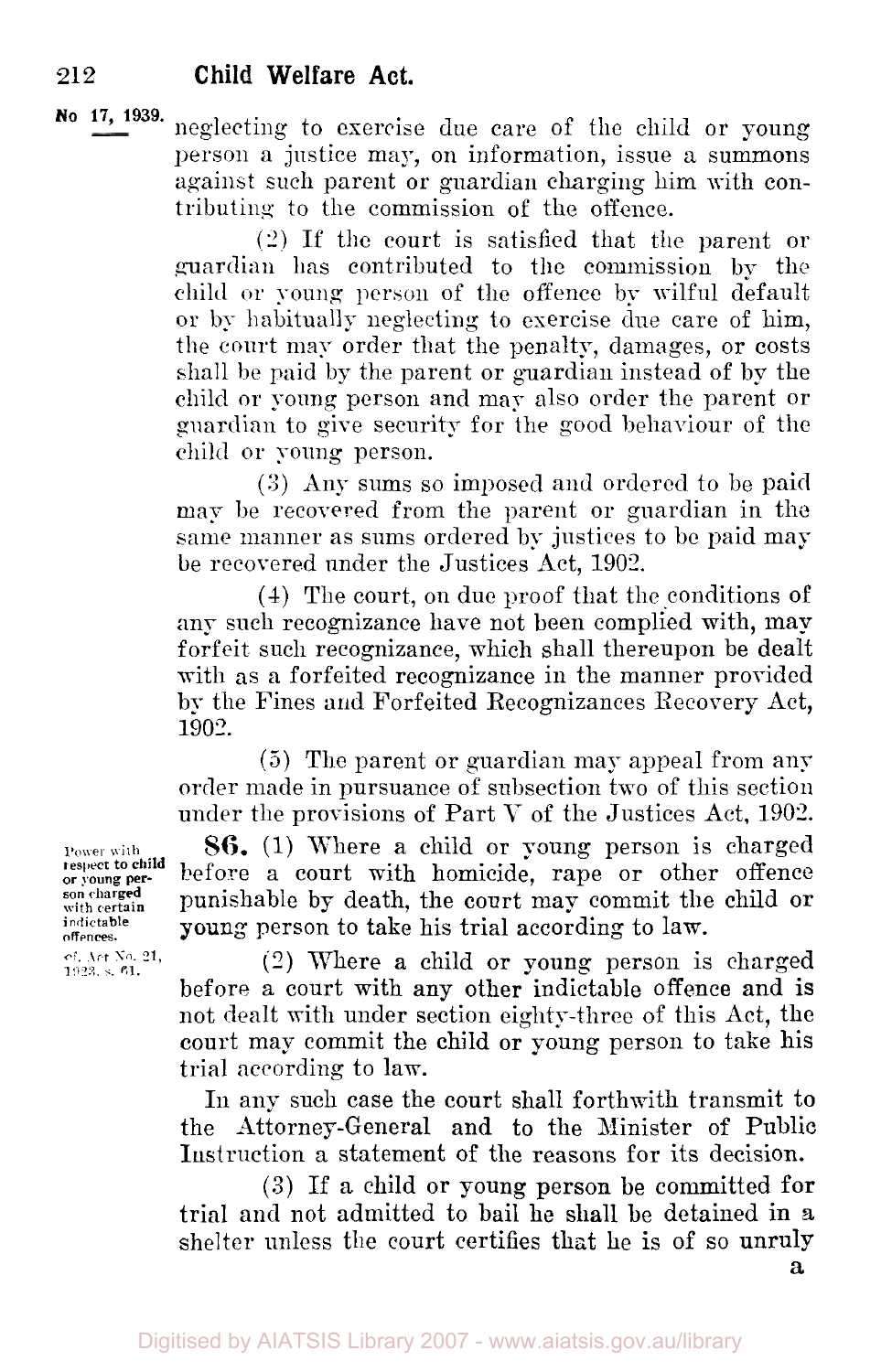

**a** character that he cannot be detained in a shelter, or that the charge is of such a serious nature, or that he is so depraved a character that lie is not **a** fit person to be detained in a shelter.

*87.* (1) Where a child or young person upon his trial **Child or young**  able offence, the judge may exercise any of the powers of **may be sent to**  this Act, or may sentence him according to lam, and in the latter case may direct that the child or young person be detained in an institution for the period specified in the sentence. has pleaded guilty to, or has been convicted of an indict- **person convicted of in**  a children's court enumerated in section eighty-three of <sup>institution</sup>.

(2) (a) Any court **by** or before which a child or **cf. 23**  young person is found guilty, on indictment or otherwise,  $_{ch. 12, s. 36}^{Ge. V}$ . of an offence (other than homicide, rape or other offence punishable by death) may, if it thinks fit, remit the case to a children's court consisting of a special magistrate exercising jurisdiction for the place where the offender was committed for trial, or, if he was not committed for trial, to **a** children's court consisting of a special magistrate exercising jurisdiction either for the same place as the remitting court. or for the place where the offender resides or to the Metropolitan Children's Court accordingly and that court may deal with him in any way in which it might have dealt with him if he had been tried and found guilty by that court.

(b) **No** appeal shall lie against an order of remission made under paragraph (a) of this subsection. but nothing in this subsection shall affect any right of appeal against the verdict or finding on which an order is founded, and a person dissatisfied with the order of the children's court to which the case has been remitted may appeal therefrom to Quarter Sessions as if he had been tried and found guilty by the children's court.

(c) Any court by which an order remitting a case to a children's court is made under this subsection may give such directions as appear to be necessary with respect to the custody of the offender or for his release on bail until he can **be** brought before the children's court and shall cause to be transmitted to the clerk **of** the children's court a certificate setting out the nature of the

**No. 17, 1939.** 

**dictable offence**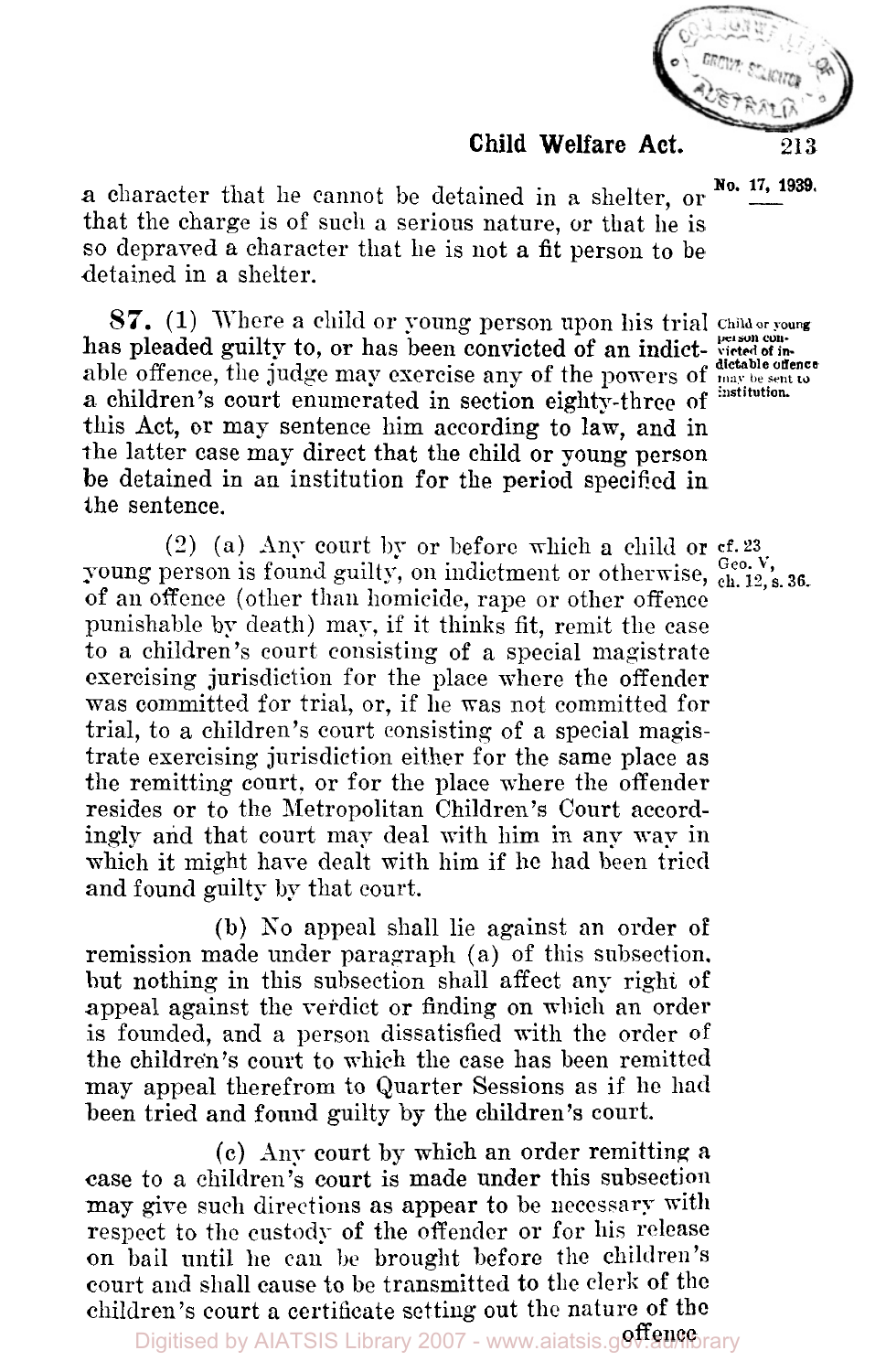**No. 17, 1939.** offence and stating that the offender has been found guilty thereof and that the case has been remitted for the purpose of being dealt with under this subsection.

> **SS. A.** judge or a court in directing that a child or young person be committed to or detained in an institu-

**Form of committal. Act** No. **21, 1923, s. 66.** 

**evidence** on **behalf of child.**  *Ibid.* **s.** *62.*  **court to hear** 

**cf. 23** Geo. V, **ch. 12, s. 35 (2).** 

**Act No. 61, 1927, s. 31**  (N.Z.).

**Probation: Who shall have custody and control. cf. Act No. 21.** *1923, s.* **63.** 

tion shall do so in general terms, but may recommend to the Minister that the child or young person be sent to an institution of a particular class. **89.** (1) Where a child or young person is charged before a court with any offence, or is brought before **a**  court as a neglected or uncontrollable child or young person the court, if satisfied that a prima facie case has

been made out, shall give the child or young person or his parent an opportunity to call evidence, and shall hear any evidence that may be tendered by or on behalf of the child or young person.

**(2)** The court, if satisfied that the child or young person has committed the offence, or is a neglected or uncontrollable child or young person, shall, before making any order, give consideration to reports, if tendered, setting out the details and results of investigation into the antecedents, home environment, companions, education, school attendance, habits, recreation, character, reputation, disposition, medical history and physical or mental characteristics and defects, if any, of the child or young person.

**90.** (1) Where a child or young person has been dealt with under paragraph (c) of section eighty-two or paragraph (b) of subsection one or paragraph (b) of subsection two of section eighty-three of this Act, the following provisions shall apply  $:=$ 

- (a) the child or young person shall not be committed to the care of **a** person of **a** religious faith to which the father or other person having the right to direct in what religion the child or young person shall be educated objects or in which it would not be the duty of the Minister to direct the child or young person to be educated;
- **(b)** the child or young person shall be in the custody and under the control of the person to whose care he has been committed for the period stated in the order of committal;

(c)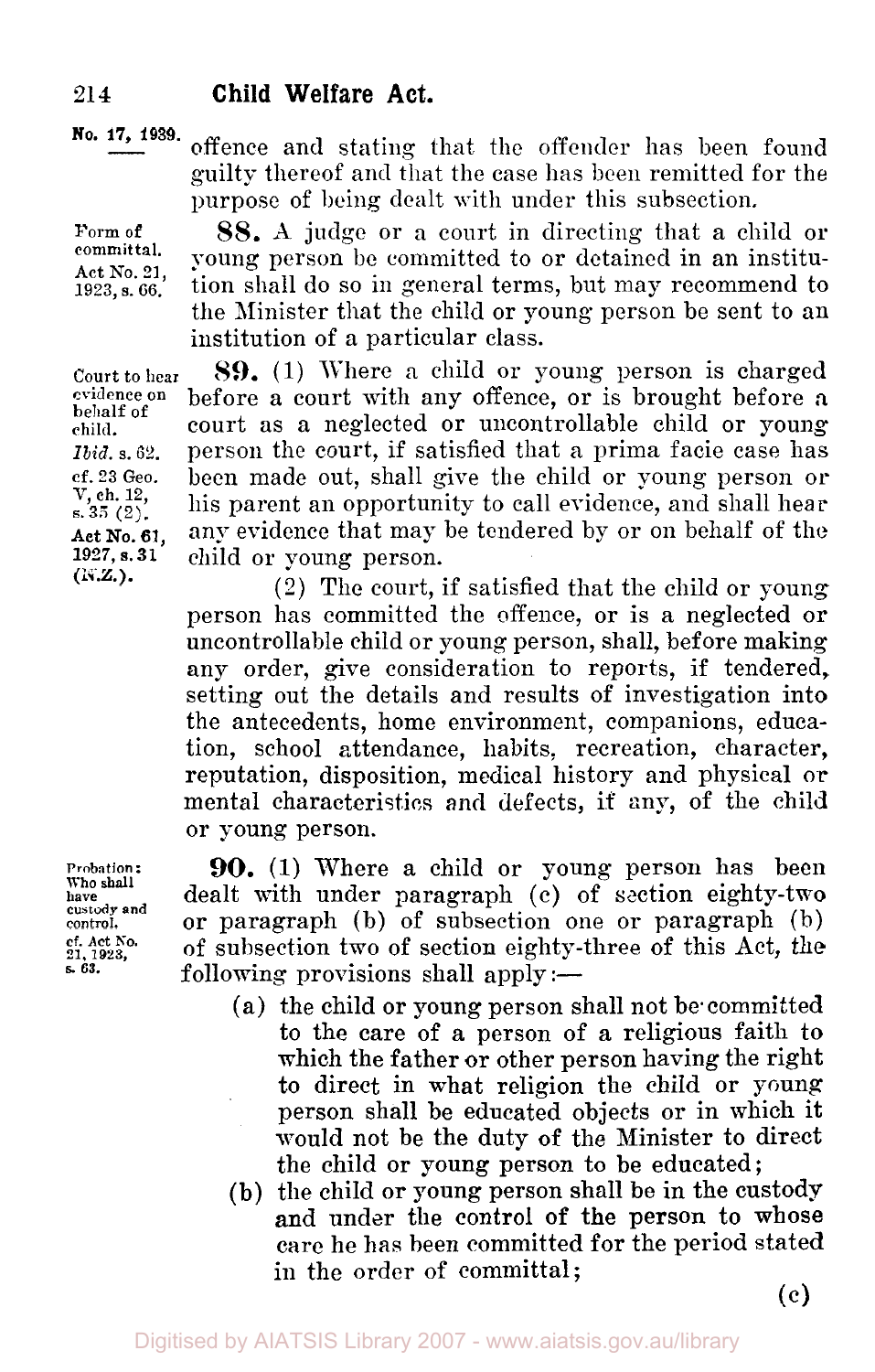- **No 17 1939.** (c) the child or young person and the premises wherein he resides or whereto he has been committed shall be subject to inspection by officers or other persons appointed by the Minister in that behalf;
- (d) a copy of the order containing the particulars prescribed shall be forwarded to the Director by the court making the order.

(2) Where a child or young person has been dealt with under paragraph (b) of section eighty-two or paragraph (a) of subsection one or paragraph (a) of subsection two of section eighty-three of this Act the following provisions shall apply—

- (a) the child or young person and the premises wherein he resides shall be subject to inspection by officers or other persons appointed by the Minister in that behalf;
- (b) a copy of the order containing the particulars prescribed shall be forwarded to the Director by the court making the order.

**91.** (1) If a child or young person who has been Breach of released upon probation, or committed to the care of any **terms** of person, breaks or is reasonably suspected of having **cf. Act** *No.*  broken the terms or conditions of his release, he may be **21, 1923**  apprehended by a police constable or by any officer <sup>s. 64</sup>. authorised by the Minister in that behalf and brought before a court.

 $(2)$  If it be proved that such breach has occurred, the court may, notwithstanding the fact that the person charged has then attained the age of eighteen years, deal with him in the manner provided in section eighty-two or section eighty-three of this Act.

care of any person may be varied or terminated at any **probation**  time by the judge or court imposing the same. **Power to (3) A** period of probation or of committal to the **terminate** 

**(4)** The judge or court **by** whose order a child **Power** to or young person has been released on probation to **a** person specified in the order of release may upon the applica- **on pro**tion of any officer authorised by the Minister in that **bation**behalf vary such order by substituting some other person for the person so specified.

**92.**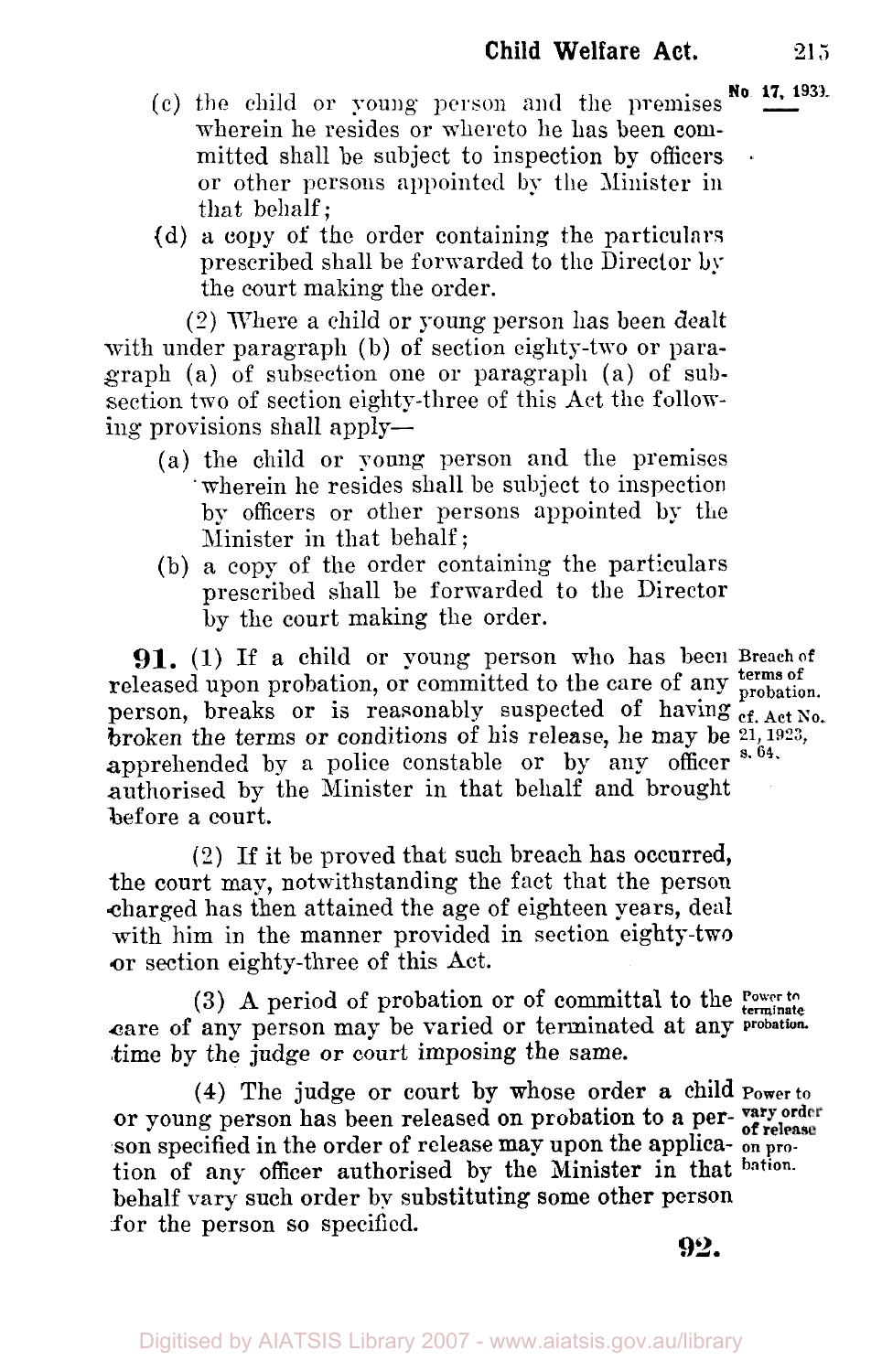**No. 17, 1939.** 

**Placement in shelter.**  cf. Act **No.** *23.* **1923, s.** 67.

**92.** (1) **A** child or young person on being committed to an institution shall be placed in a shelter pending the Minister's decision as to his destination :

Provided that no child or young person shall remain in *a* shelter for more than one month, except by permission of the Minister.

(2) Where **an** order is made committing a child **or** young person to **an** institution the order shall be sufficient warrant for **any** member of the police force or any officer or employee of the Child Welfare Department to convey such child **or** young person to a shelter, or to transfer him from one shelter to another or to detain him in a shelter pending the Minister's decision as to-his destination.

**Name of institution to to be endorsed on order.**  *Ibid.* **s.** *63.* 

**93.** The Minister as soon as practicable shall endorse on the order of committal the name of the institution and the place where the child or young person is to be detained.

### PART XV.

**TRANSFER** OF **PERSONS FROM A PRISON TO AN INSTITUTION.** 

Transfers from **prisons to institutions.** 

**94.** (1) The Minister of Justice may, with the consent of the Minister of Public Instruction, by order in writing direct the transfer of any prisoner who is under the age of twenty-one years and undergoing sentence **of**  imprisonment for any term with or without hard labour, from any prison or place of detention, to an institution.

The Minister of Public Instruction shall, as soon as practicable, endorse on such order the name of the institution and the place where the person so transferred is to be detained.

(2) Any person so transferred shall be detained in an institution for the residue of the period mentioned in his sentence, and shall be subject to the discipline and routine of such institution.

**Any** such order shall be the authority for the detention in an institution of the person to whom it relates until the expiration **of** the residue of the period mentioned in his sentence.

**Power** *to*  **detain in institutions.**